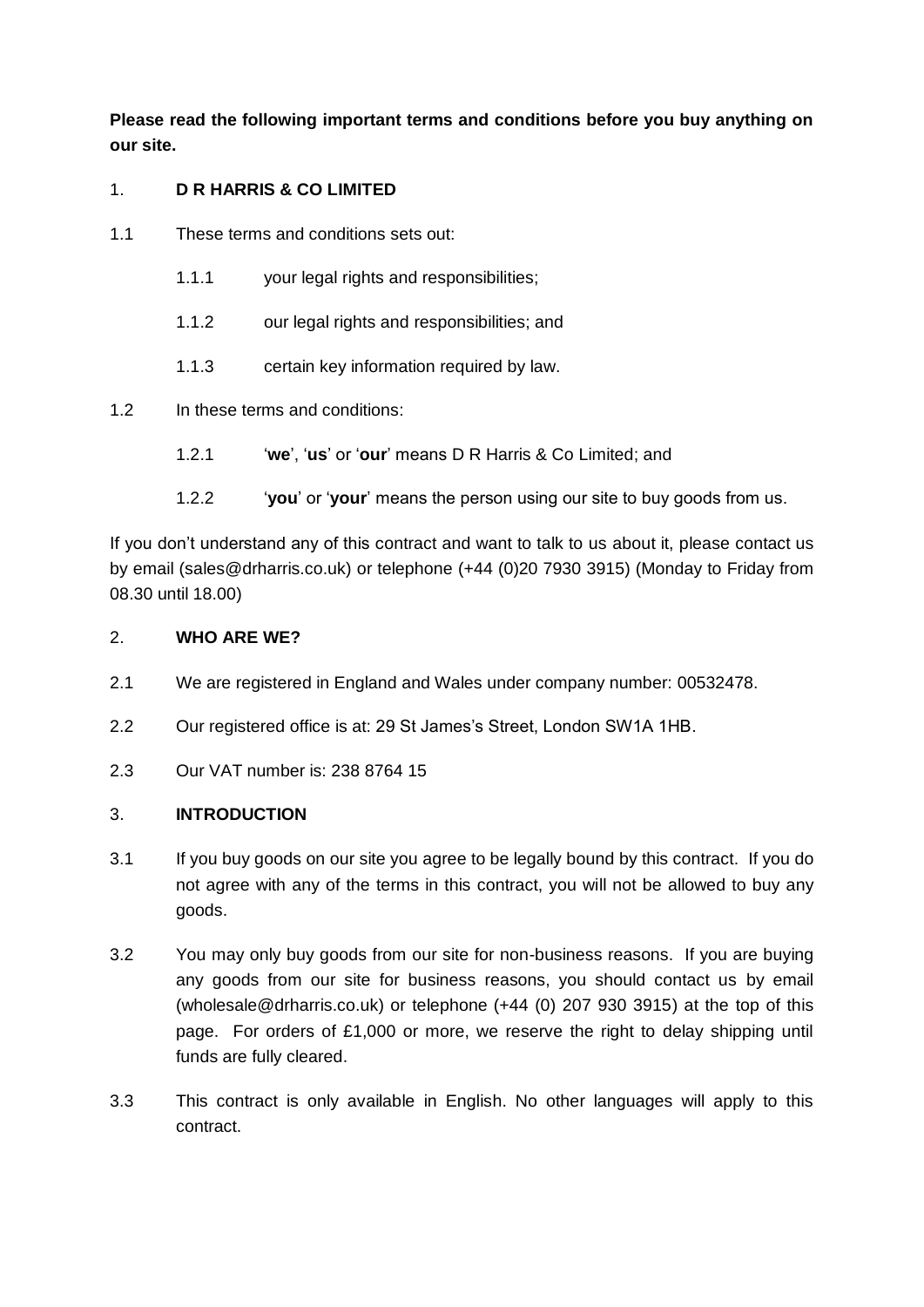- 3.4 When buying any goods you also agree to be legally bound by:
	- 3.4.1 our website terms and conditions and any documents referred to in them;
	- 3.4.2 extra terms which may add to, or replace some of, this contract (for example, this may happen for security, logistical, legal or regulatory reasons); and
	- 3.4.3 specific terms which apply to certain goods. These include storage and after sale care instructions that must be followed. If you want to see these specific terms, please visit the relevant webpage for the goods at any time during the online checkout process.
- 3.5 All these documents form part of this contract as though set out in full here.

### 4. **INFORMATION WE GIVE YOU**

- 4.1 By law, the Consumer Contracts (Information, Cancellation and Additional Charges) Regulations 2013 say that we must give you certain key information before a legally binding contract between you and us is made. If you want to see this key information, please:
	- 4.1.1 read our acknowledgement email; and
	- 4.1.2 contact us using the contact details at the top of this page.
- 4.2 When you buy goods from business, in law you have a number of rights as a consumer. These include the right to claim a refund, replacement, repair and/or compensation where the goods are faulty or misdescribed.
- 4.3 The key information we give you by law forms part of this contract (as though it is set out in full here).
- 4.4 If we have to change any key information once a legally binding contract between you and us is made, we can only do this if you agree to it.

## 5. **SUMMARY OF SOME OF YOUR KEY RIGHTS:**

- 5.1 The Consumer Contracts (Information, Cancellation and Additional Charges) Regulations 2013 say that up to 14 days after receiving your goods, in most cases, you can change your mind and get a full refund.
- 5.2 The Consumer Rights Act 2015 says goods must be as described, fit for purpose and of satisfactory quality. For detailed information from Citizens Advice please visit www.citizensadvice.org.uk or call 03454 04 05 06.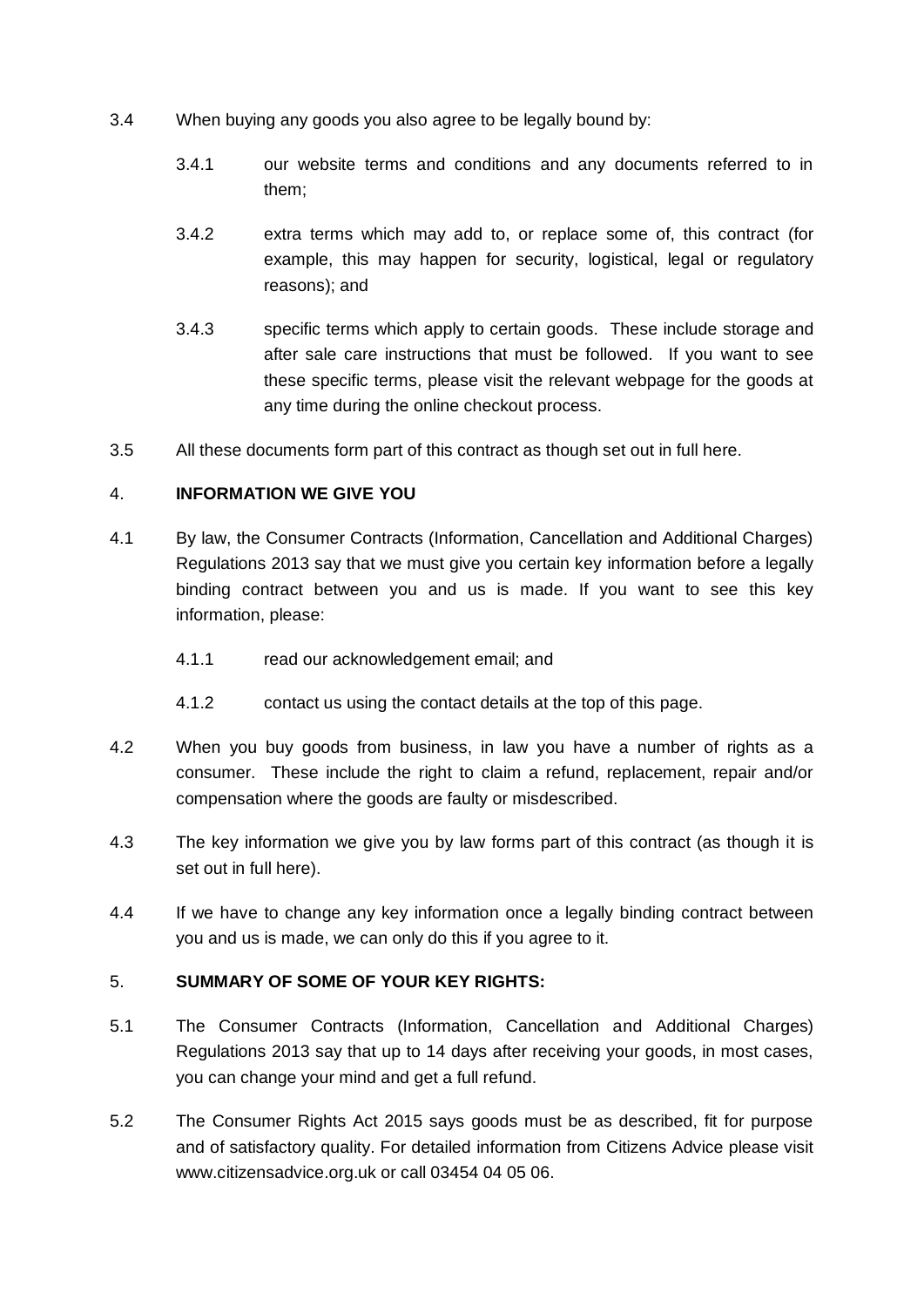5.3 The information in this clause summarises some of your key rights. It is not intended to replace the contract which you should read carefully.

## 6. **ORDERING GOODS FROM US**

- 6.1 Below, we set out how a legally binding contract between you and us is made.
- 6.2 You place an order on the site by browsing our catalogue, clicking on goods that you wish to buy and putting them into the shopping cart. Please read and check your order carefully before submitting it. However, if you need to correct any errors you can do so before submitting it to us.
- 6.3 When you place your order at the end of the online checkout process (eg when you click on the 'pay now' button, we will acknowledge it by email. This acknowledgement does not, however, mean that your order has been accepted.
- 6.4 We may contact you to say that we do not accept your order. This is typically for the following reasons:
	- 6.4.1 the goods are unavailable;
	- 6.4.2 we cannot authorise your payment;
	- 6.4.3 you are not allowed to buy the goods from us;
	- 6.4.4 we are not allowed to sell the goods to you;
	- 6.4.5 you have ordered too many goods; or
	- 6.4.6 there has been a mistake on the pricing or description of the goods.
- <span id="page-2-1"></span>6.5 We will only accept your order when we email you to confirm this (**Confirmation Email**). At this point:
	- 6.5.1 a legally binding contract will be in place between you and us; and
	- 6.5.2 we will dispatch the goods to you.
- 6.6 If you are under the age of 18 you may not be able to buy certain goods because you are too young. These are set out on the relevant webpage for the goods.

## <span id="page-2-0"></span>7. **RIGHT TO CANCEL THIS CONTRACT**

- 7.1 You have the right to cancel this contract within 14 days without giving any reason.
- 7.2 The cancellation period will expire after 14 days from the day on which you acquire, or a third party other than the carrier and indicated by you acquires, physical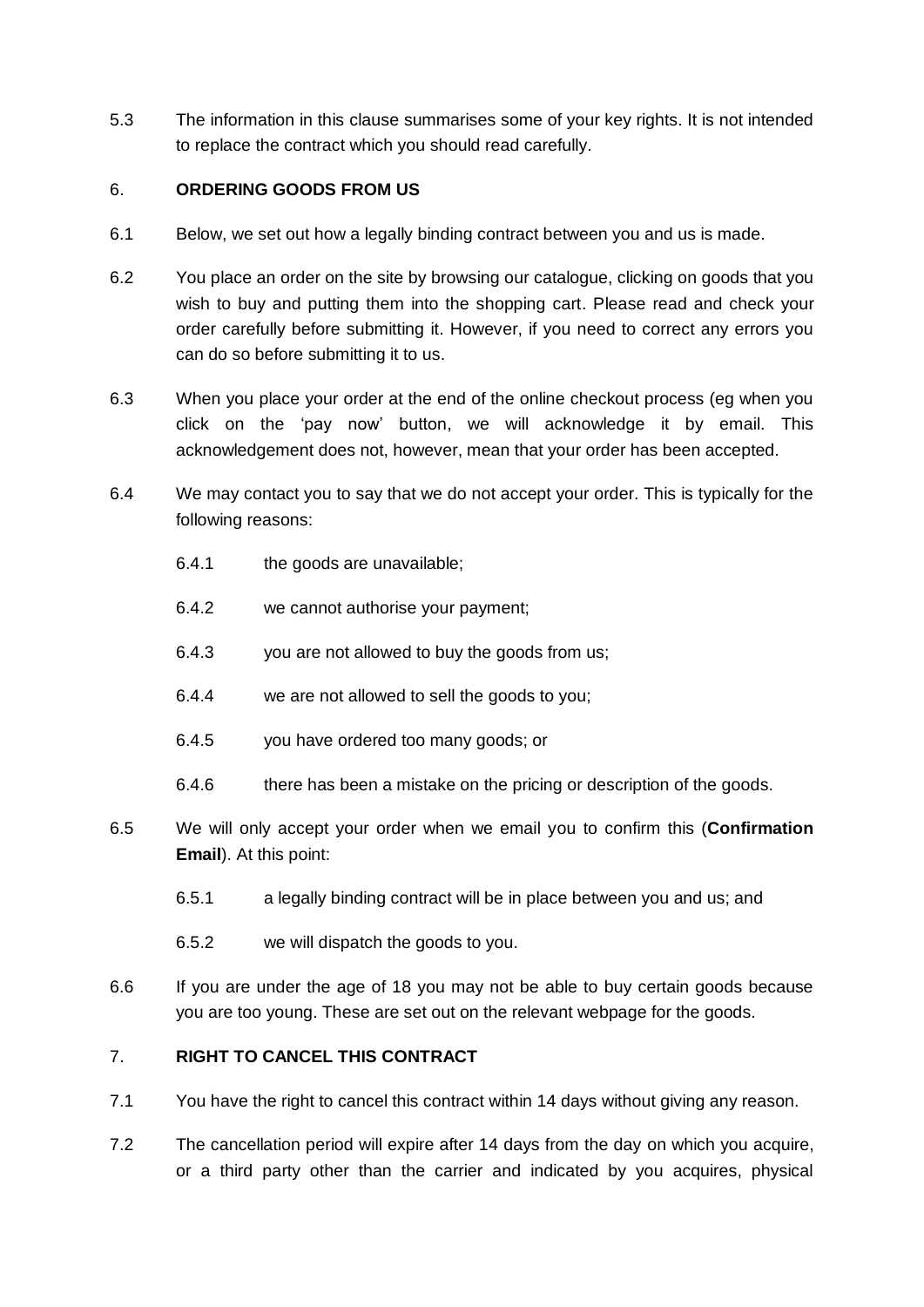possession of the goods. In the case of a contract relating to multiple goods ordered by you in one order and delivered separately, the cancellation period will expire after 14 days from the day on which you acquire, or a third party other than the carrier and indicated by you acquires, physical possession of the last of the goods.

7.3 To exercise the right to cancel, you must inform us of your decision to cancel this contract by a clear statement (eg a letter sent by post, fax or email). You can use the model cancellation form set out in the box below, but it is not obligatory.

## *Cancellation form*

*To D R Harris & Co Limited, 29 St James's Street, London SW1A 1HB, fax number 020 7930 3242, email sales@drharris.co.uk:*

*I/We [\*] hereby give notice that I/We [\*] cancel my/our [\*] contract of sale of the following goods [\*]/the supply of the following service [\*]*

*Ordered on [\*]/received on [\*]*

*Name of consumer(s)*

*Address of consumer(s)*

*Signature of consumer(s) (only if this form is notified on paper)*

*Date*

*[\*] Delete as appropriate*

- 7.4 To meet the cancellation deadline, it is sufficient for you to send your communication concerning your exercise of the right to cancel before the cancellation period has expired.
- <span id="page-3-0"></span>7.5 For reasons of hygiene, in respect of brushes, razors and manicure goods, if you open the packaging of such goods:
	- 7.5.1 you will lose your cancellation rights;
	- 7.5.2 we will not accept the return of such goods; and
	- 7.5.3 we will not offer or provide any refund in respect of such goods.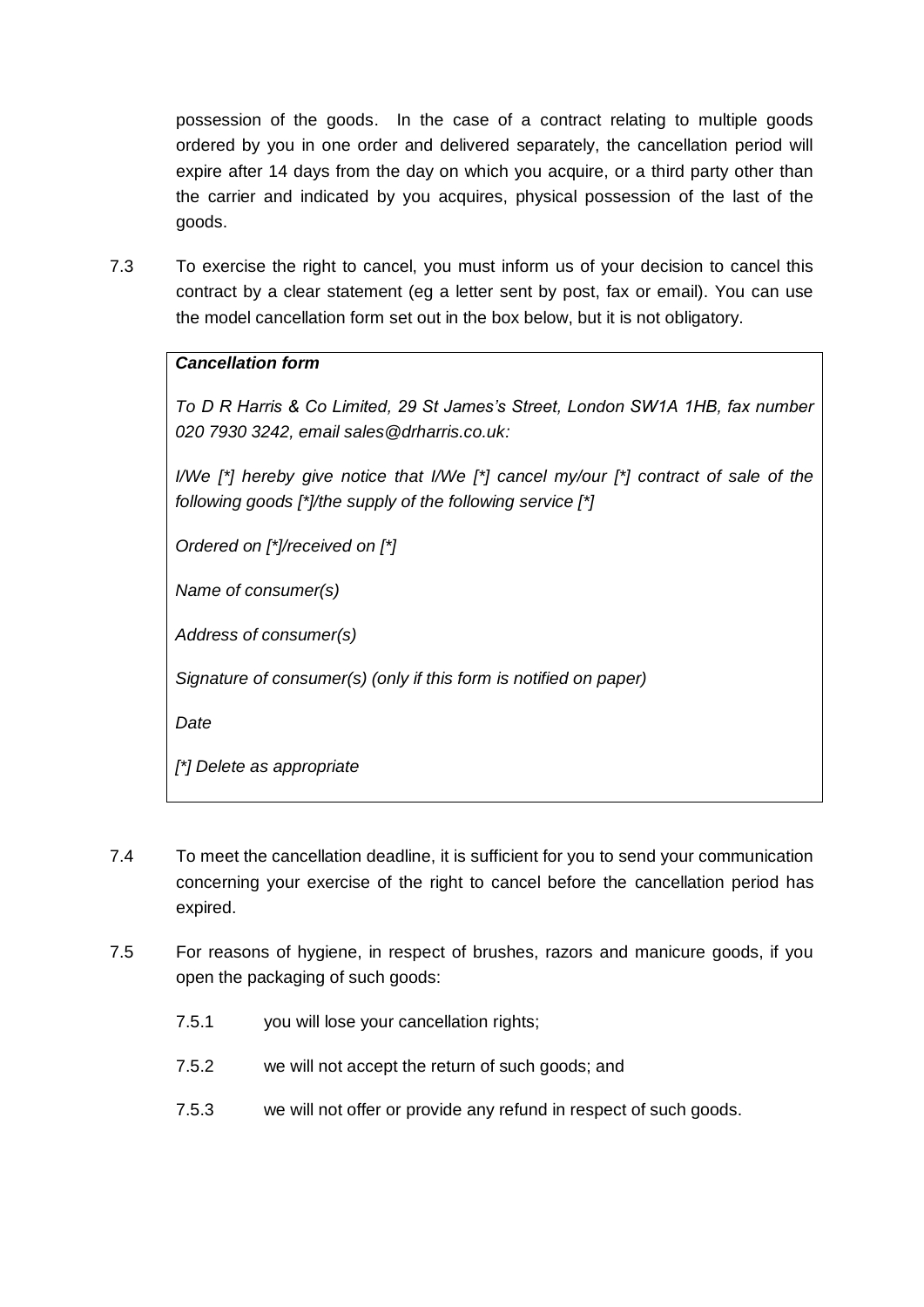- <span id="page-4-0"></span>7.6 Our position is that you will have a reasonable opportunity to assess the brushes, razors and manicure goods whilst acting in accordance with the following instructions:
	- 7.6.1 you may inspect the goods;
	- 7.6.2 you may carefully open the box that contain the goods;
	- 7.6.3 you must not damage the box that contain the goods;
	- 7.6.4 you must not damage internal packaging or breach any packaging seals; and
	- 7.6.5 you must not use or try the goods.
- <span id="page-4-1"></span>7.7 If you do not act in accordance with clause [7.6](#page-4-0) you will be deemed to have accepted the goods. Please contact us immediately if you do not think that you have had a reasonable opportunity to assess the goods without opening the packaging.
- 7.8 Clause [7.5,](#page-3-0) clause [7.6](#page-4-0) and clause [7.7](#page-4-1) shall not apply in respect of faulty goods.

#### <span id="page-4-2"></span>8. **EFFECTS OF CANCELLATION**

- 8.1 Subject to clause [7,](#page-2-0) if you cancel this contract, we will reimburse to you all payments received from you, including the costs of delivery (except for the supplementary costs arising if you chose a type of delivery other than the least expensive type of standard delivery offered by us).
- 8.2 We may make a deduction from the reimbursement for loss in value of any goods supplied, if the loss is the result of unnecessary handling by you.
- 8.3 We will make the reimbursement without undue delay, and not later than:
	- 8.3.1 14 days after the day we received back from you any goods supplied; or
	- 8.3.2 (if earlier) 14 days after the day you provide evidence that you have returned the goods; or
	- 8.3.3 if there were no goods supplied, 14 days after the day on which we are informed about your decision to cancel this contract.
- 8.4 We will make the reimbursement using the same means of payment as you used for the initial transaction, unless you have expressly agreed otherwise; in any event, you will not incur any fees as a result of the reimbursement.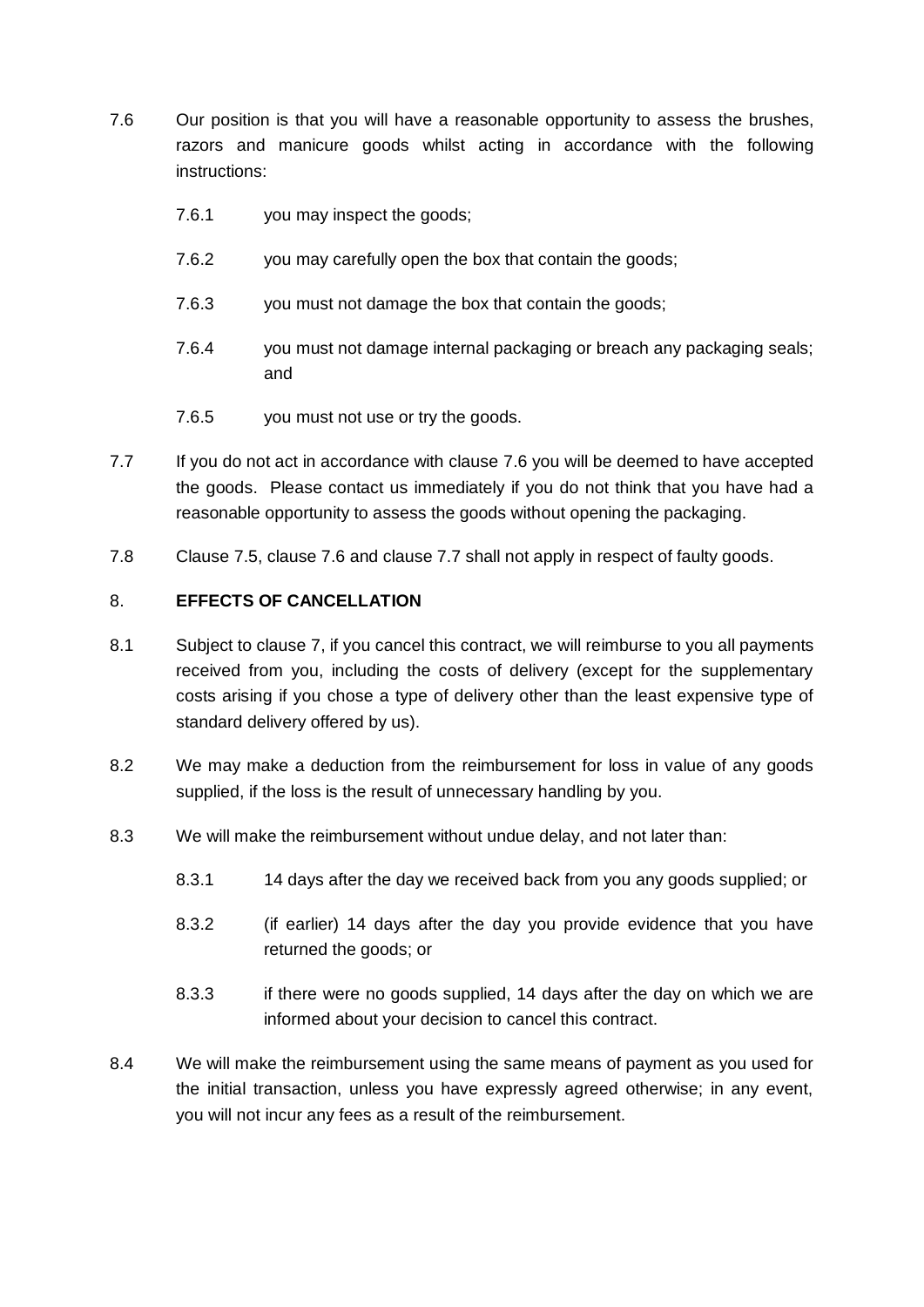### 8.5 If you have received goods:

- 8.5.1 you shall send back the goods or hand them over to us or, without undue delay and in any event not later than 14 days from the day on which you communicate your cancellation from this contract to us. The deadline is met if you send back the goods before the period of 14 days has expired;
- 8.5.2 you will have to bear the direct cost of returning the goods: and
- 8.5.3 you are only liable for any diminished value of the goods resulting from the handling other than what is necessary to establish the nature, characteristics and functioning of the goods.

#### 9. **DELIVERY**

- 9.1 We use Royal Mail to deliver our goods where they are small goods. We use our preferred courier service to deliver liquids and larger orders or more expensive goods. For further information, please visit our webpage before you place your order.
- 9.2 The estimated date (and, where applicable, time window) for delivery of the goods is set out in the Confirmation Email (see clause [6.5\)](#page-2-1).
- 9.3 If something happens which:
	- 9.3.1 is outside of our control: and
	- 9.3.2 affects the estimated date of delivery;

we will let you have a revised estimated date for delivery of the goods.

- 9.4 Delivery of the goods will take place when we deliver them to the address that you gave to us.
- 9.5 We usually deliver within 21 days unless you and we agree otherwise, if we cannot deliver your goods within 30 days, we will:
	- 9.5.1 let you know;
	- 9.5.2 cancel your order; and
	- 9.5.3 give you a refund.
- 9.6 If nobody is available to take delivery, please contact us using the contact details at the top of this page.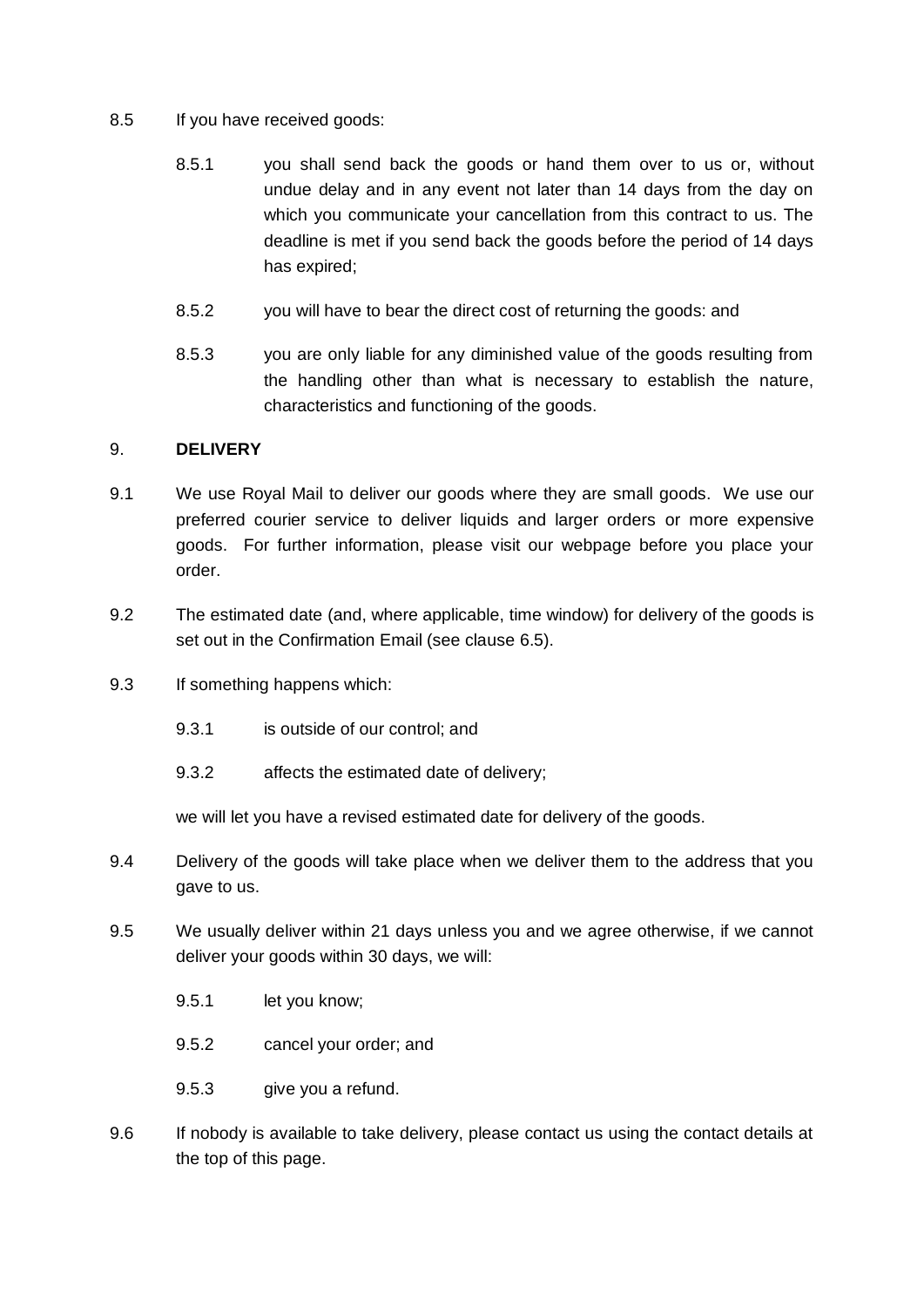- 9.7 You are responsible for the goods when delivery has taken place. In other words, the risk in the goods passes to you when you take possession of the goods.
- 9.8 We do not make deliveries to P.O. Box addresses
- 9.9 On rare occasions we may deliver your goods in instalments. We will tell you if your goods will be delivered in instalments as part of the online checkout process or in our Confirmation Email.

### 10. **PAYMENT**

- 10.1 We accept payment by Visa, Mastercard and American Express. We do not accept any other credit cards or debit cards. We do not accept cash or cheques.
- 10.2 We will do all that we reasonably can to ensure that all of the information you give us when paying for the goods is secure by using an encrypted secure payment mechanism. However, in the absence of negligence on our part we will not be legally responsible to you for any loss that you may suffer if a third party gains unauthorised access to any information that you give us.
- 10.3 Your credit card or debit card will be charged as near as possible to when the goods are dispatched. If we cannot supply you with the goods that you ordered but you have already paid for them we will refund you as soon as possible.
- 10.4 All payments by credit card or debit card need to be authorised by the relevant card issuer. We may also need to use extra security steps.
- 10.5 If your payment is not received by us and you have already received the goods, you:
	- 10.5.1 must pay for such goods within seven days; or
	- 10.5.2 must return them to us as soon as possible. If so, you must keep the goods in your possession, take reasonable care of them (including ensuring that you follow any instructions or manuals given with the goods) and not use them before you return them to us. We may also charge interest on any balance outstanding at the rate of 2% a year above Lloyds Bank plc's base rate. We will email you to let you know if we intend to do this.
- 10.6 If you do not return any goods (such as where you have not paid for them) we may collect the goods from you at your expense. We will try to contact you to let you know if we intend to do this.
- 10.7 Nothing in this clause affects your legal rights to cancel the contract during the 'cooling off' period under Clauses [7](#page-2-0) and [8.](#page-4-2)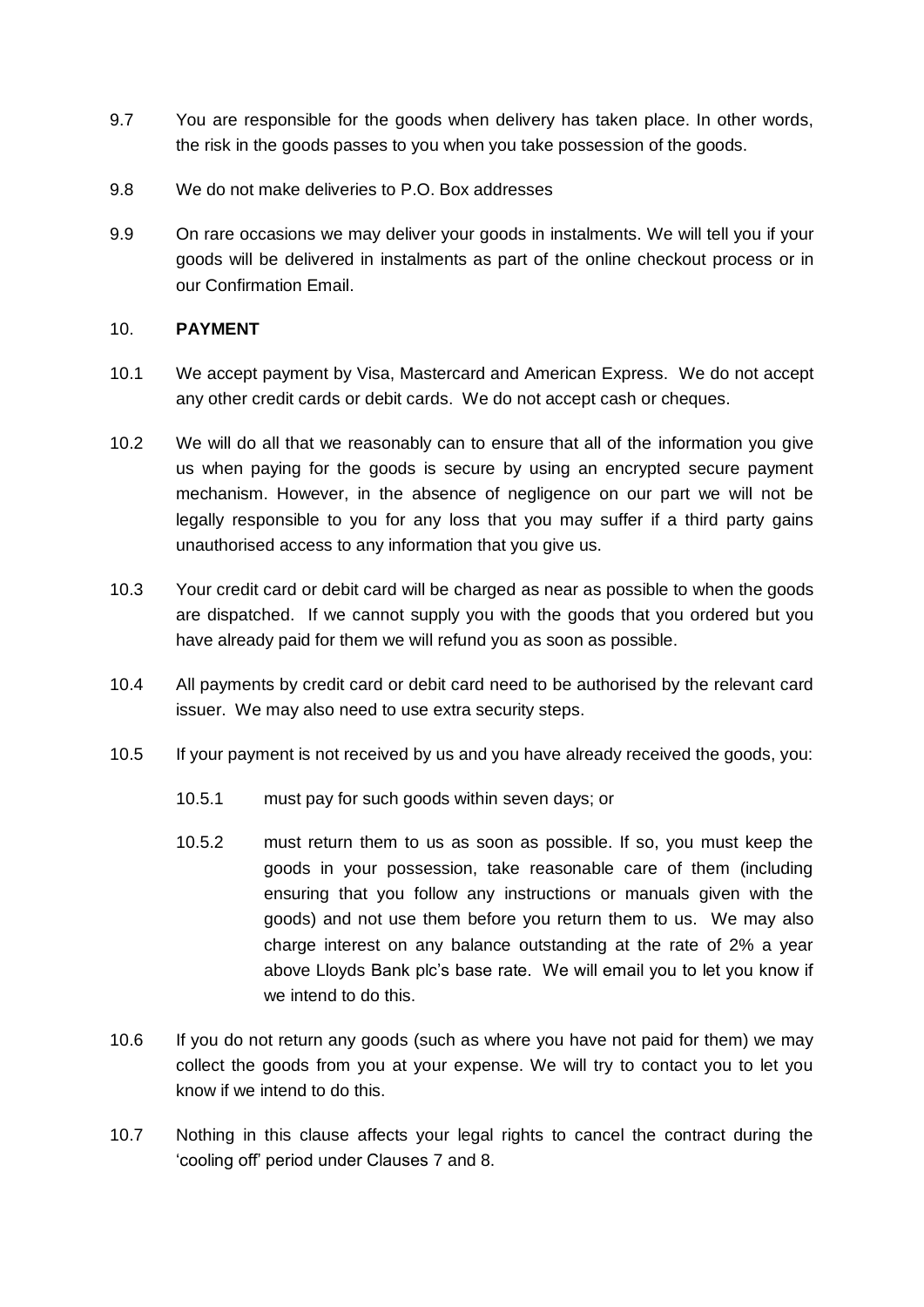- 10.8 The price of the goods:
	- 10.8.1 is in pounds sterling  $(E)(GBP)$ ;
	- 10.8.2 includes VAT at the applicable rate; and
	- 10.8.3 does not include the cost of delivering the goods (we will notify you of the delivery costs, before you place your order).

#### 11. **NATURE OF THE GOODS**

- 11.1 The Consumer Rights Act 2015 gives you certain legal rights (also known as 'statutory rights'), for example, the goods:
	- 11.1.1 are of satisfactory quality;
	- 11.1.2 are fit for purpose; and
	- 11.1.3 match the description, sample or model.
- 11.2 We must provide you with goods that comply with your legal rights.
- 11.3 The packaging of the goods may be different from that shown on the site.
- 11.4 While we try to make sure that:
	- 11.4.1 all weights, sizes and measurements set out on the site are as accurate as possible, there may be a small tolerance in such weights, sizes and measurements; and
	- 11.4.2 the colours of our goods are displayed accurately on the site, the actual colours that you see on your computer may vary depending on the monitor that you use.
- 11.5 Any goods sold:
	- 11.5.1 at discount prices;
	- 11.5.2 as remnants; or
	- 11.5.3 as substandard;

will be identified and sold as such. Please check that they are of a satisfactory quality for their intended use.

11.6 If we can't supply certain goods we may need to substitute them with alternative goods of equal or better standard and value. In this case: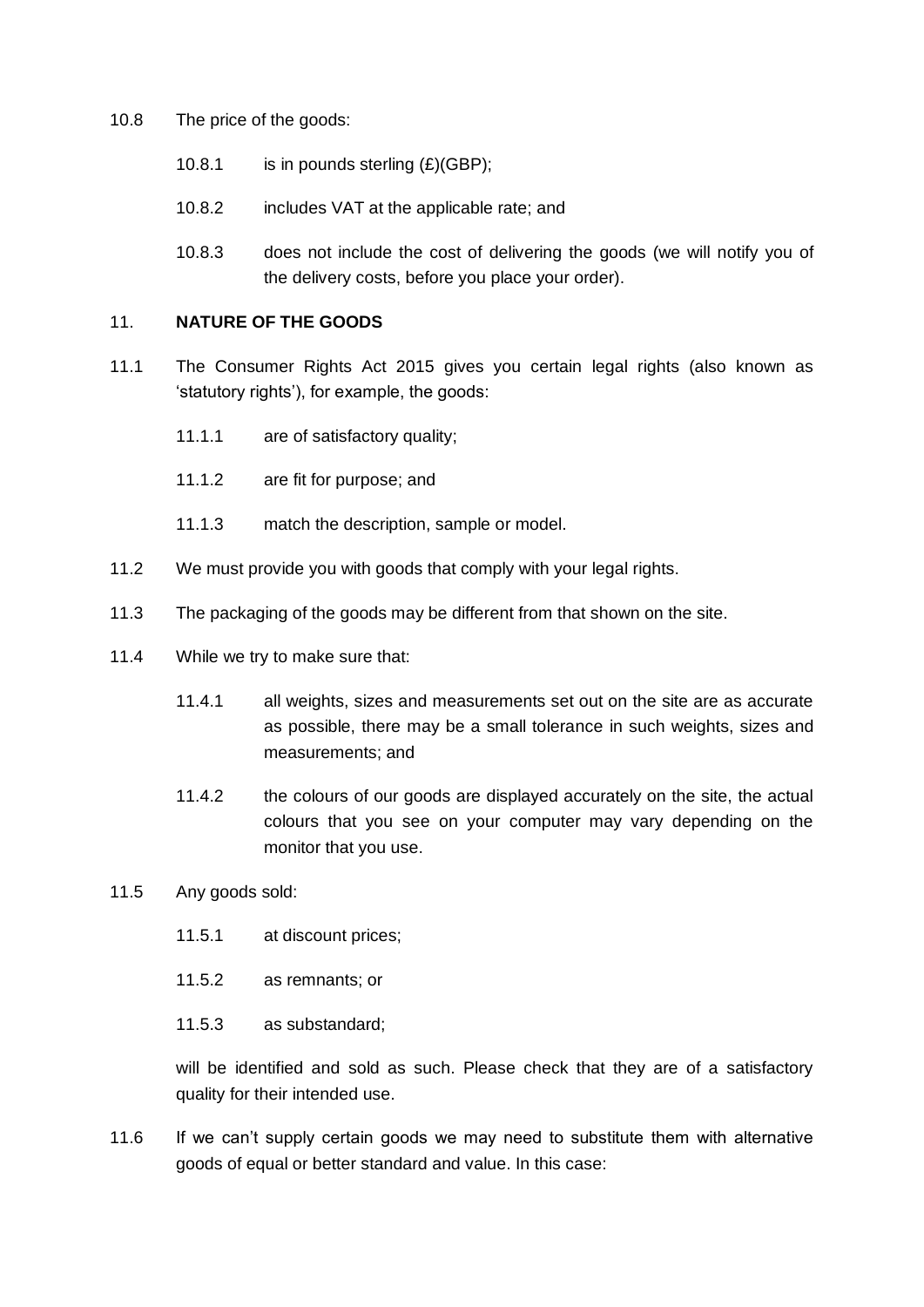- 11.6.1 we will let you know if we intend to do this but this may not always be possible; and
- 11.6.2 you can refuse to accept such substitutes, in which case we will offer you a refund or a replacement and let you know how long such an offer remains open for.

### 12. **FAULTY GOODS**

- 12.1 Your legal rights under the Consumer Rights Act 2015 (also known as 'statutory rights'), are set out above. They are a summary of your key rights. For more detailed information on your rights and what you should expect from us, please:
	- 12.1.1 contact us using the contact details at the top of this page; or
	- 12.1.2 visit the Citizens Advice website www.citizensadvice.uk or call 03454 04 05 06.
- 12.2 Nothing in this contract affects your legal rights under the Consumer Rights Act 2015 (also known as 'statutory rights'). You may also have other rights in law.
- 12.3 Please contact us using the contact details at the top of this page, if you want:
	- 12.3.1 us to repair the goods;
	- 12.3.2 us to replace the goods;
	- 12.3.3 a price reduction; or
	- 12.3.4 to reject the goods and get a refund.

#### 13. **END OF THE CONTRACT**

13.1 If this contract is ended it will not affect our right to receive any money which you owe to us under this contract.

#### 14. **LIMIT ON OUR RESPONSIBILITY TO YOU**

- 14.1 Except for any legal responsibility that we cannot exclude in law (such as for death or personal injury), we are not legally responsible for:
	- 14.1.1 losses that:
		- 14.1.1.1 were not foreseeable to you and us when the contract was formed; or
		- 14.1.1.2 that were not caused by any breach on our part;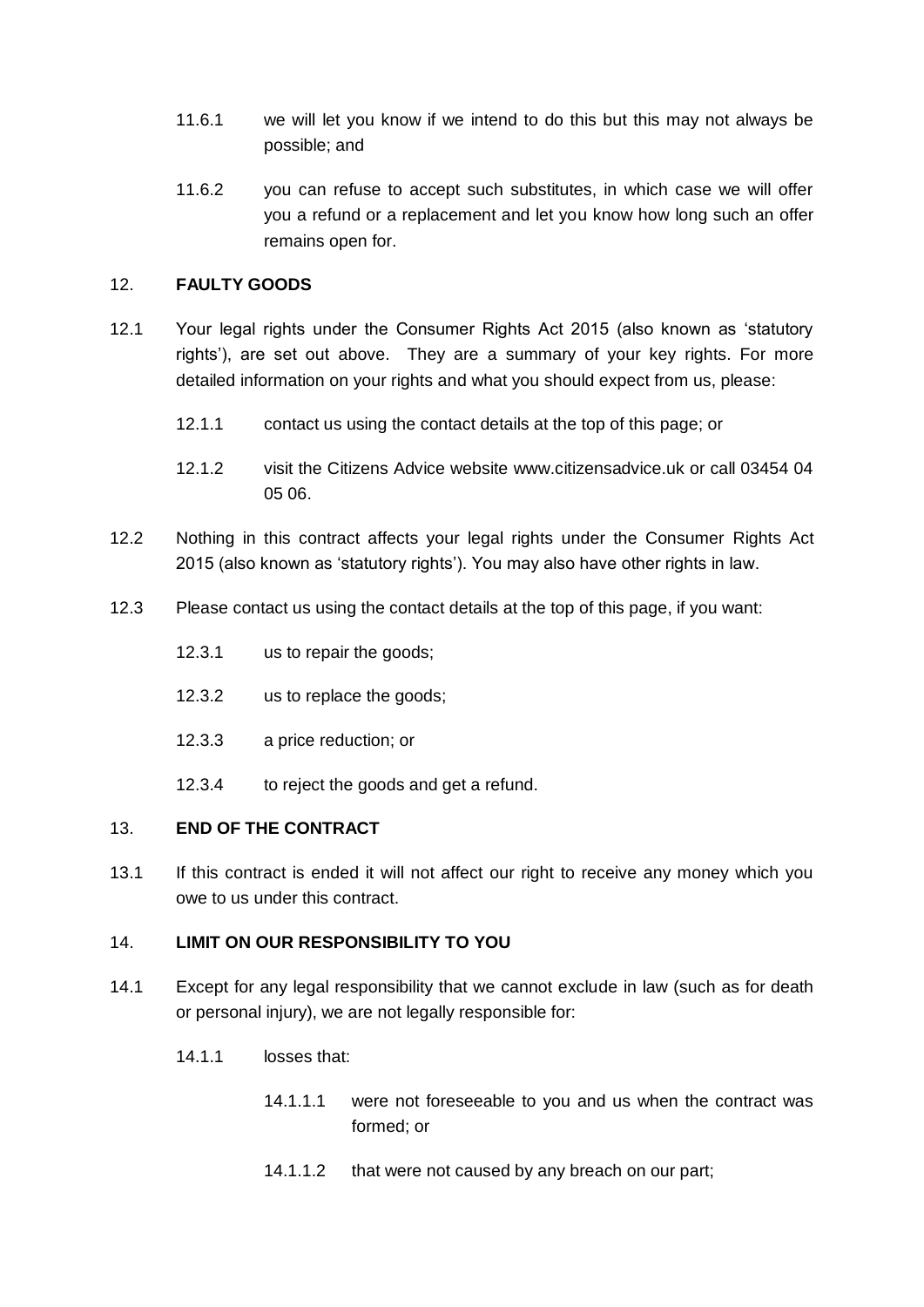- 14.1.2 business losses; and
- 14.1.3 losses to non-consumers.

#### 15. **DISPUTES**

- 15.1 We will try to resolve any disputes with you quickly and efficiently.
- 15.2 If you are unhappy with:
	- 15.2.1 the goods;
	- 15.2.2 our service to you; or
	- 15.2.3 any other matter;

please contact us as soon as possible.

- 15.3 If you and we cannot resolve a dispute using our internal complaint handling procedure, we will let you know that we cannot settle the dispute with you
- 15.4 You may also use the online dispute resolution (ODR) platform to resolve the dispute with us. For more details, please visit the website on the 'Your Europe' portal: *<https://webgate.ec.europa.eu/odr>*.

# 16. **WHICH LAWS APPLY TO THIS CONTRACT AND WHERE YOU MAY BRING LEGAL PROCEEDINGS**

- 16.1 These terms are governed by English law and you can bring legal proceedings in respect of the goods in the English courts. If you live in Scotland you can bring legal proceedings in respect of the goods in either the Scottish or the English courts. If you live in Northern Ireland you can bring legal proceedings in respect of the goods in either the Northern Irish or the English courts.
- 16.2 Relevant United Kingdom law will apply to this contract.

#### 17. **MISCELLANEOUS**

- 17.1 No one other than a party to this contract has any right to enforce any term of this contract.
- 17.2 We may transfer our rights and obligations under this Contract. We will always tell you in writing if this happens and we will ensure that the transfer will not affect your rights under this contract. You may only transfer your rights or your obligations under these terms to another person if we agree to this in writing.